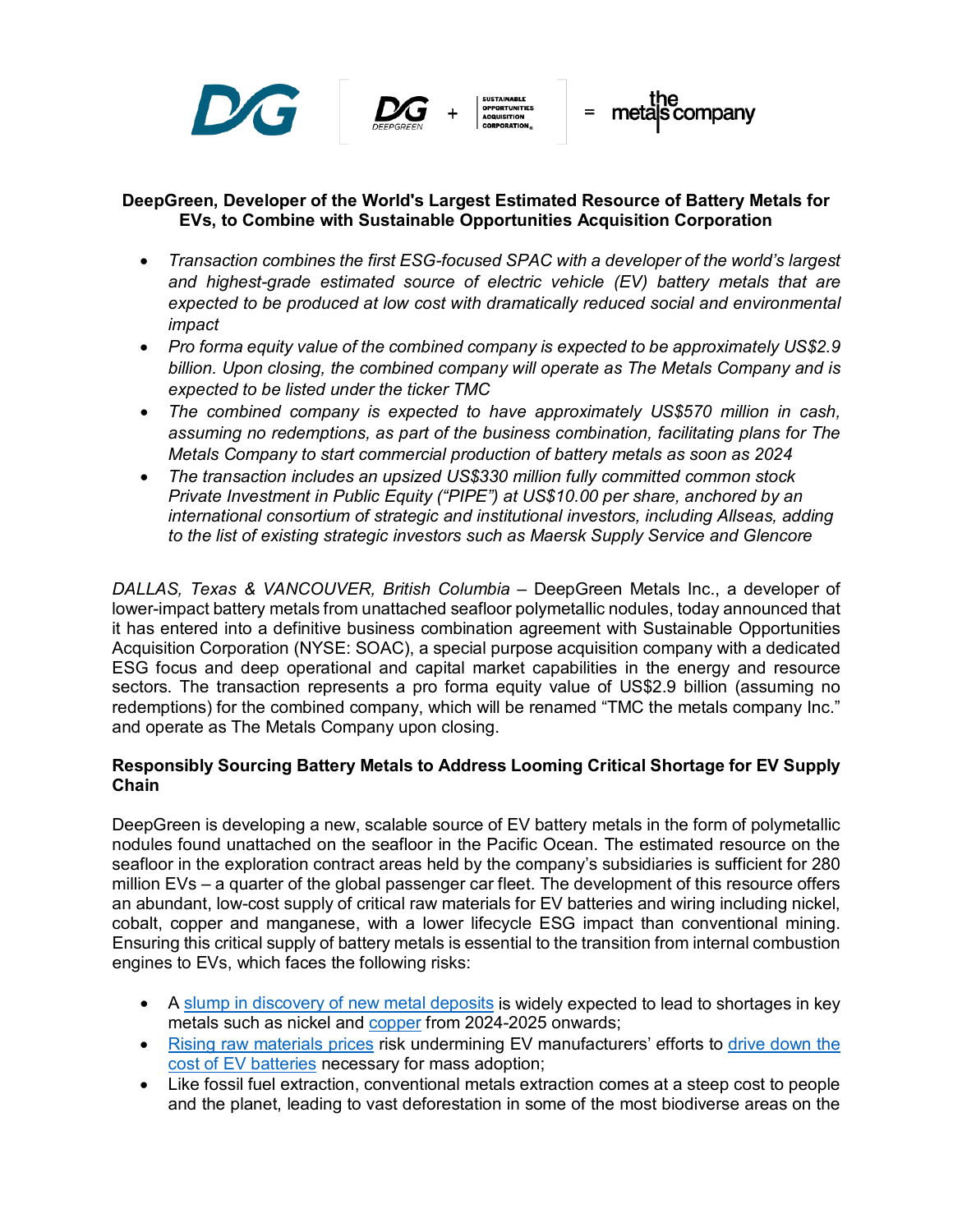planet. This is generating the world's [largest industrial waste stream](https://www.researchandmarkets.com/reports/5030724/mining-waste-management-global-market) and gigatons of emissions, poisoning ecosystems and people's health, and driving potential labor exploitation including child labor.

The combined company's ambition is to become the world's largest developer and producer of EV battery metals through a responsible approach with the lowest lifecycle ESG impact and low production cost.

"Sourcing battery metals is the biggest hurdle facing the clean energy transition, and the pipeline of new mining projects on land is insufficient to meet rising demand," said Scott Leonard, CEO of SOAC. "We looked at over 100 companies, many of them in the EV and renewable energy space. DeepGreen stands above the rest. It offers a real, scalable solution to the raw materials problem, at a low production cost and with a significant reduction in the ESG footprint of metals. Assuming full-scale production, we expect The Metals Company to be among the lowest cost nickel producers in the world.

## *"We are convinced that The Metals Company is the ultimate answer to our thorough search for meaningful ESG impacts combined with tremendous financial upside."*

Gerard Barron, DeepGreen Chairman and CEO, said: "We are excited to partner with SOAC, an ESG-driven team that does not shy away from tough problems. The reality is that the clean energy transition is not possible without taking billions of tons of metal from the planet. Seafloor nodules offer a way to dramatically reduce the environmental bill of this extraction. We are getting into this industry with a deep commitment to ocean health and a clear stop date in mind. The plan is simple: produce better metals to supply the EV transition, while building up enough metal stock to stop extracting from the planet and enable society to live off recycled metals."

# **Transaction Overview**

Sustainable Opportunities Acquisition Corporation, which currently holds over US\$300 million in trust, will combine with DeepGreen Metals Inc. Upon closing, DeepGreen will be renamed to operate as The Metals Company and is expected to begin trading under the ticker symbol TMC.

- The transaction reflects a pro forma equity value for TMC of approximately US\$2.9 billion (assuming no redemptions) and enterprise value of US\$2.4 billion, representing an enterprise value to EBITDA of 1.2x as measured on the company's estimated 2027 EBITDA of approximately US\$2 billion, and a price to net asset value ("NAV") of 0.35x as measured on the exploration area of the company's subsidiary, NORI-D, with potential substantial upside as the full resource is developed.
- The transaction includes an upsized US\$330 million fully committed common stock Private Investment in Public Equity ("PIPE") at US\$10.00 per share, anchored by an international consortium of strategic and institutional investors, including Allseas, adding to the list of existing strategic investors such as Maersk Supply Service and Glencore.
- The transaction, which has been unanimously approved by the Boards of Directors of both DeepGreen and SOAC, is expected to be completed in the second quarter of 2021 and is subject to the approval of SOAC's and DeepGreen's shareholders and other customary closing conditions, including a registration statement being declared effective by the SEC.
- The transaction will be implemented by a Plan of Arrangement under the British Columbia Business Corporations Act and is subject to Court approval.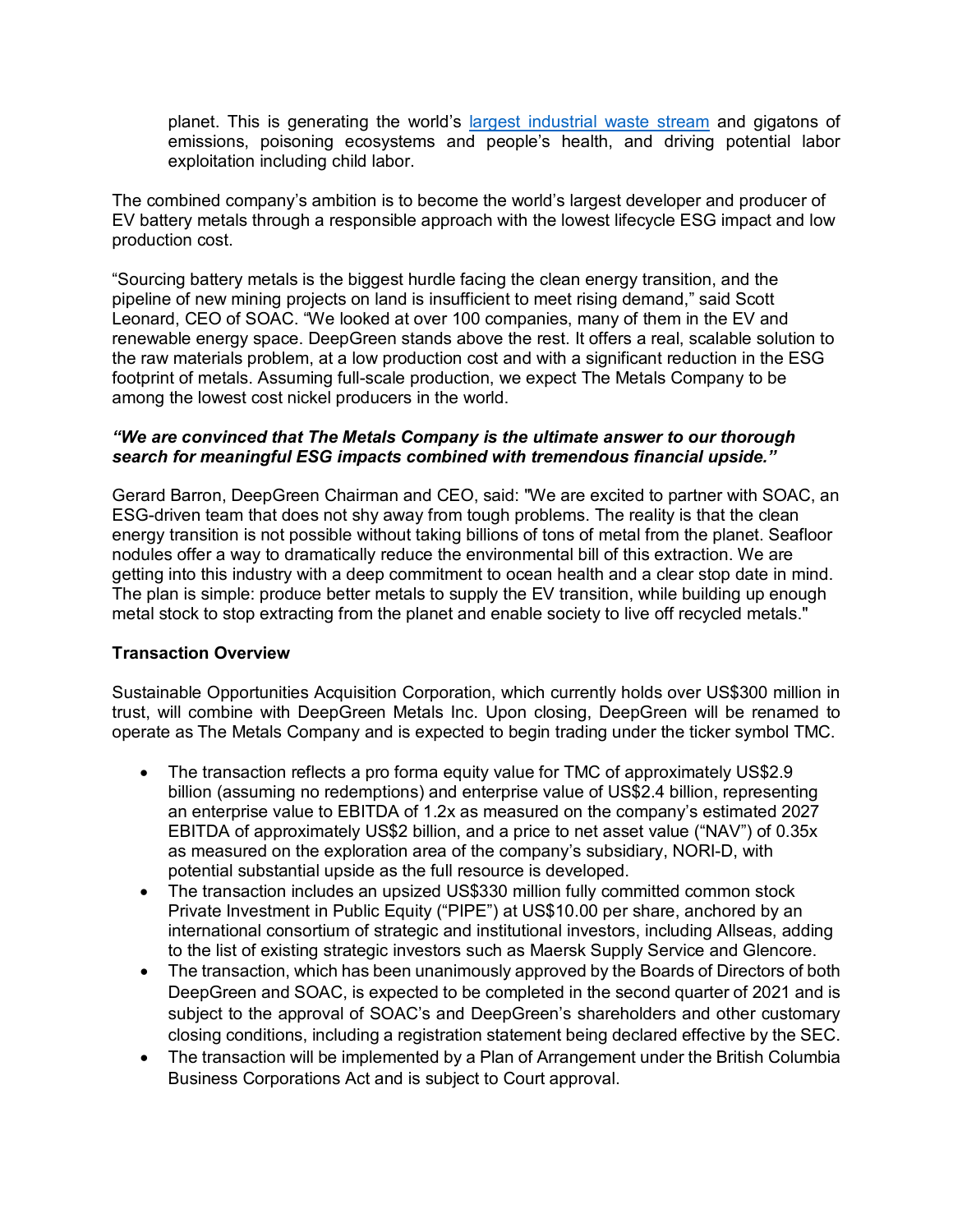• The combined company will continue to be led by Gerard Barron, DeepGreen Chairman and CEO. Scott Leonard, CEO of SOAC, will join the board of The Metals Company.

DeepGreen through its subsidiaries has exploration rights to the world's largest private resource of unattached polymetallic nodules and has made significant progress on project development, including: attracting world-class strategic partners and investors; completing 10 resource definition and environmental campaigns to its exploration areas in the Pacific Ocean; the expected piloting of the offshore nodule collector system together with Allseas next year; and completing a zero-solid-waste pilot processing plant program with Hatch, FLSmidth and Glencore this year. DeepGreen is also participating in a multi-year environmental and social impact assessment, in partnership with some of the world's top ocean scientists, to minimize risks for all stakeholders and comprehensively assess the impact of collecting nodules from the ocean floor. This business combination will provide the new entity, The Metals Company, with the capital required to get through a feasibility study and into potential revenue as early as 2024, when many analysts anticipate nickel and copper shortages from current sources.

Additional information about the proposed transaction, including a copy of the Business Combination Agreement and an investor presentation, will be provided in a Current Report on Form 8-K to be filed by Sustainable Opportunities Acquisition Corporation with the SEC and available at [www.sec.gov](https://www.sec.gov/) and on DeepGreen's website at www.deep.green. Sustainable Opportunities Acquisition Corporation intends to file a registration statement (that will contain a proxy statement/prospectus) with the SEC in connection with this transaction.

### **Advisors**

Citi is serving as exclusive financial advisor and capital markets advisor to SOAC. Citigroup Global Markets Inc., Nomura Securities International, Inc. and Fearnley Securities Inc. are serving as placement agents on the PIPE offering. Kirkland & Ellis LLP and Stikeman Elliott LLP are serving as legal advisors to SOAC. Nomura Greentech is serving as exclusive financial advisor to DeepGreen. Mintz, Levin, Cohn, Ferris, Glovsky and Popeo, P.C. and Fasken Martineau DuMoulin LLP are serving as legal advisors to DeepGreen. Mayer Brown is acting as legal counsel to the placement agents.

# **Investor Conference Call**

DeepGreen and SOAC will host a joint investor conference call to discuss the proposed transaction on Thursday, March 4, 2021 at 9:00am ET. All interested parties may listen by selecting the webcast link:

[https://event.on24.com/wcc/r/3050299/0844776736ED2419B88B6F1F528597A9.](https://nam02.safelinks.protection.outlook.com/?url=https%3A%2F%2Fevent.on24.com%2Fwcc%2Fr%2F3050299%2F0844776736ED2419B88B6F1F528597A9&data=04%7C01%7CDBerg%40SARDVERB.com%7Cd887f6fdbdaf4f4d45fb08d8de8434bd%7Cdfc7827b9c274ffbb94f96d3b0b06aa1%7C0%7C0%7C637504006696751334%7CUnknown%7CTWFpbGZsb3d8eyJWIjoiMC4wLjAwMDAiLCJQIjoiV2luMzIiLCJBTiI6Ik1haWwiLCJXVCI6Mn0%3D%7C1000&sdata=coVtllRi3x5Ja9QrWhWg8UmYzIYBTaFfeXHiM0nXp7k%3D&reserved=0) Parties who wish to participate in the webcast via teleconference may dial (866) 547-1509, or parties outside of the U.S. may dial (920) 663-6208. The conference ID number is 6474782. An audio-only replay will be available for replay two hours after the call's completion. To access the recording, please dial (404) 537-3406 or, within the U.S. only, (855) 859-2056, and when prompted for the conference ID, enter 6474782.

#### **About DeepGreen**

DeepGreen Metals Inc. is a Canadian developer of lower-impact battery metals from seafloor polymetallic nodules, on a dual [mission:](https://youtu.be/NARFBmS79Fk) (1) supply metals for the clean energy transition with the least possible negative environmental and social impact and (2) accelerate the transition to a circular metal economy. The company through its subsidiaries holds exploration and commercial rights to three polymetallic nodule contract areas in the Clarion Clipperton Zone of the Pacific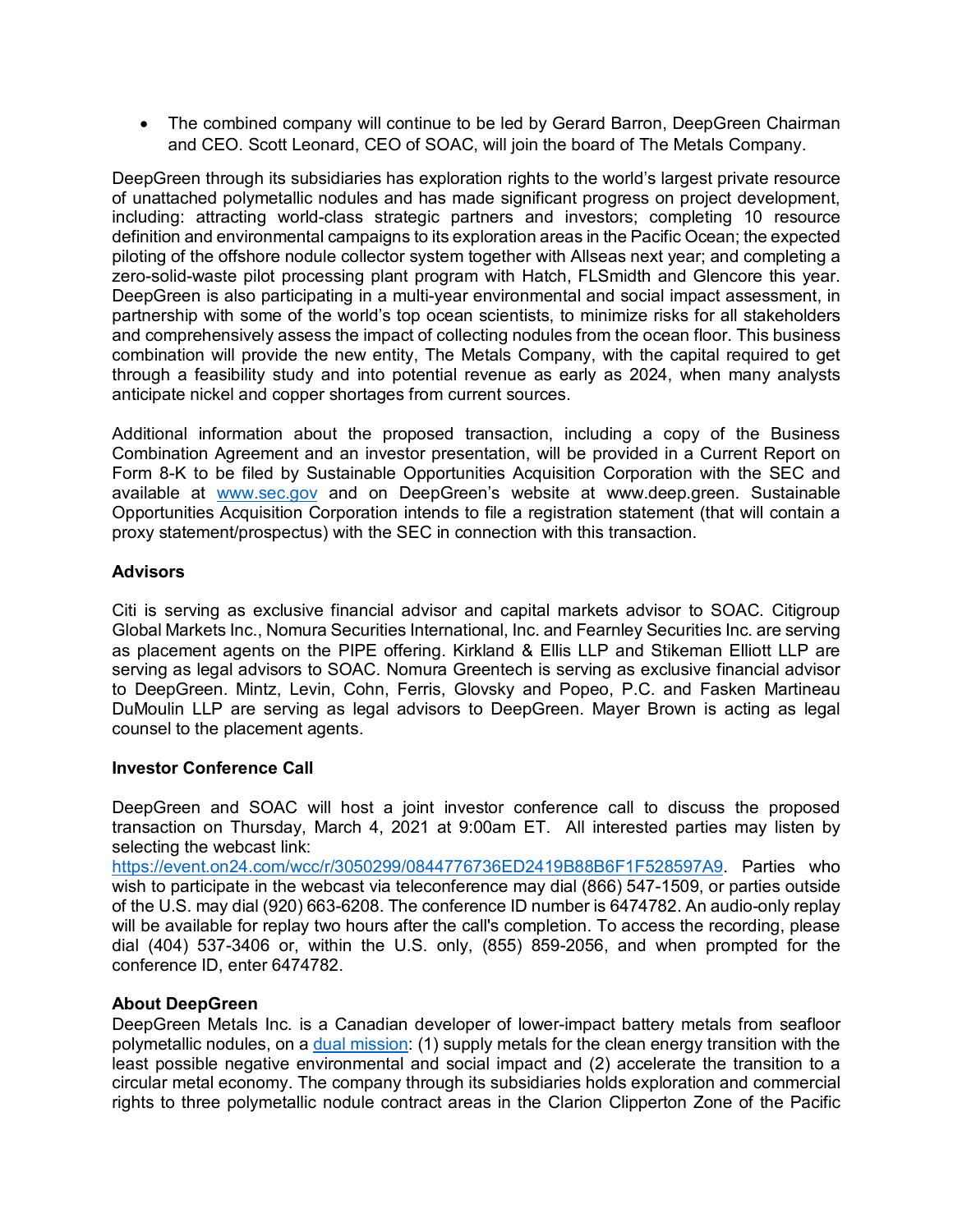Ocean sponsored by the governments of Nauru, Kiribati and the Kingdom of Tonga, which are regulated by the International Seabed Authority. DeepGreen has developed a process for producing metals from polymetallic nodules with near-zero solid waste, eliminating the need for tailings dams on land. More information is available at [www.deep.green.](http://www.deep.green/)

#### **About Sustainable Opportunities Acquisition Corporation**

Sustainable Opportunities Acquisition Corporation is a SPAC formed for the purpose of entering into a business combination with one or more businesses. While the Company may pursue a business combination in any industry, the Company intends to focus its search for a business that exists within industries that benefit from strong Environmental, Social and Governance ("ESG") profiles. While investing in ESG covers a broad range of themes, the Company is focused on evaluating suitable targets that have existing environmental sustainability practices or that may benefit, both operationally and economically, from the founders' and management team's commitment and expertise in executing such practices. For more information, visit [greenspac.com.](https://www.greenspac.com/)

### **Contacts:**

#### *DeepGreen/The Metals Company Media*

[media@metals.co](mailto:media@metals.co) Bob Rendine, Nikki Ritchie *|* Sard Verbinnen & Co. *|* [TMC-SVC@sardverb.com](mailto:TMC-SVC@sardverb.com)

*Investors* [investors@metals.co](mailto:investors@metals.co) cody@gatewayir.com

# *Sustainable Opportunities Acquisition Corporation*

*Media*  Jackie Tilden | +1 (214) 914 7652 | [jackie.tilden@soa-corp.com](mailto:jackie.tilden@soa-corp.com)

*Investors* Cody Slach, Tom Colton | Gateway Group | +1 (949) 574-3860 | [SOAC@gatewayir.com](mailto:SOAC@gatewayir.com)

# **Important Information About the Proposed Business Combination and Where to Find It**

In connection with the proposed business combination, SOAC intends to file a Registration Statement on Form S-4, including a preliminary proxy statement/prospectus and a definitive proxy statement/prospectus with the SEC. **SOAC's shareholders and other interested persons are advised to read, when available, the preliminary proxy statement/prospectus and the amendments thereto and the definitive proxy statement/prospectus as well as other documents filed with the SEC in connection with the proposed business combination, as these materials will contain important information about DeepGreen, SOAC, and the proposed business combination.** When available, the definitive proxy statement/prospectus and other relevant materials for the proposed business combination will be mailed to shareholders of SOAC as of a record date to be established for voting on the proposed business combination. Shareholders will also be able to obtain copies of the preliminary proxy statement/prospectus, the definitive proxy statement/prospectus, and other documents filed with the SEC that will be incorporated by reference therein, without charge, once available, at the SEC's website at www.sec.gov, or by directing a request to: Investors@soa-corp.com.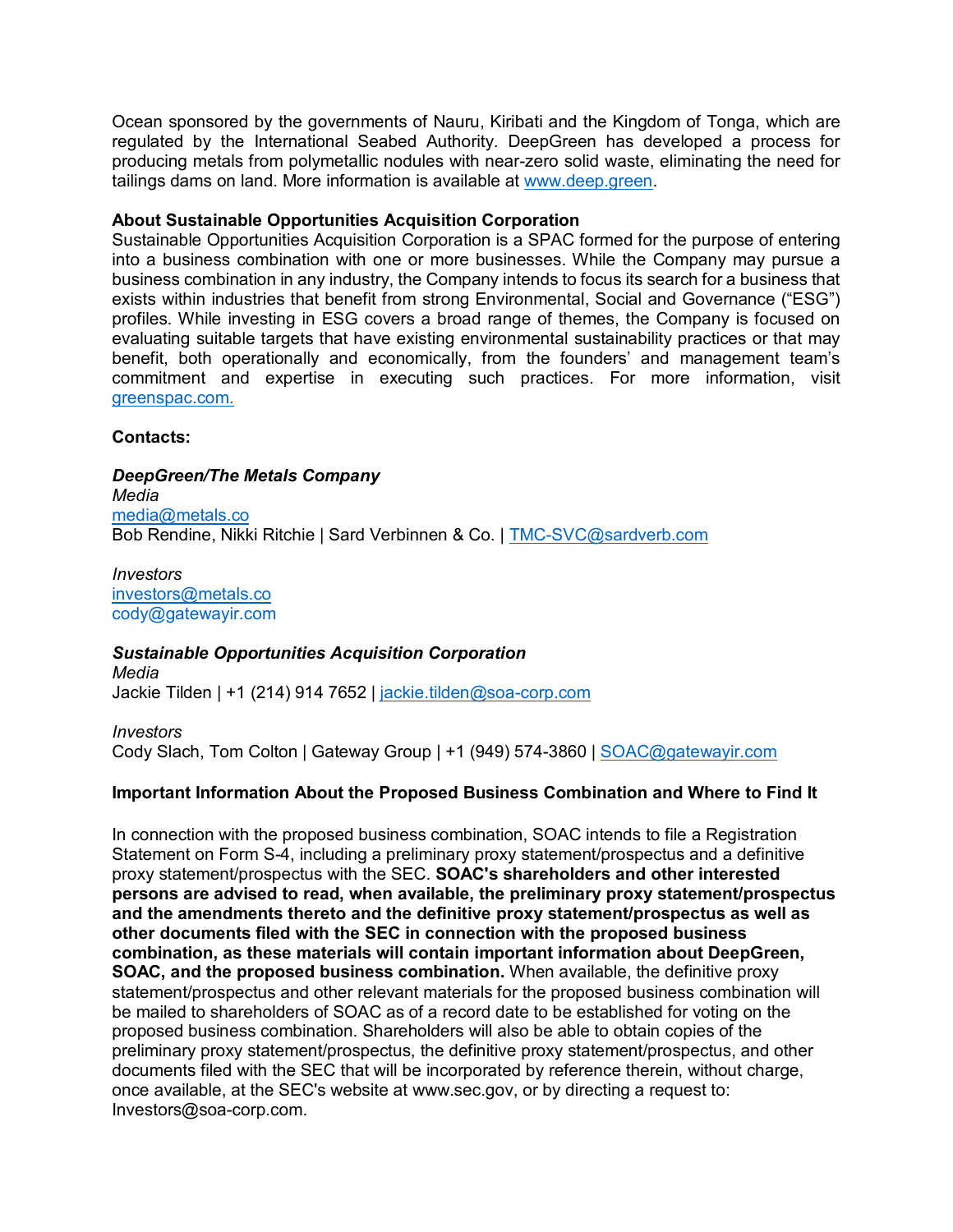### **Participants in the Solicitation**

SOAC and its directors and executive officers may be deemed participants in the solicitation of proxies from SOAC's shareholders with respect to the business combination. A list of the names of those directors and executive officers and a description of their interests in SOAC will be included in the proxy statement/prospectus for the proposed business combination and be available at www.sec.gov. Additional information regarding the interests of such participants will be contained in the proxy statement/prospectus for the proposed business combination when available.

DeepGreen and its directors and executive officers may also be deemed to be participants in the solicitation of proxies from the shareholders of SOAC in connection with the proposed business combination. A list of the names of such directors and executive officers and information regarding their interests in the proposed business combination will be included in the proxy statement/prospectus for the proposed business combination.

### **Use of Projections and Non-GAAP Measures**

This press release contains projected financial information with respect to the combined company, namely DeepGreen's projected EBITDA for future years. Such projected financial information constitutes forward-looking information and is for illustrative purposes only, and should not be relied upon as necessarily being indicative of future results. The assumptions and estimates underlying such projected financial information are inherently uncertain and are subject to a wide variety of significant business, economic, competitive and other risks and uncertainties that could cause actual results to differ materially from those contained in the prospective financial information. Actual results may differ materially from the results contemplated by the projected financial information contained in this press release, and the inclusion of such information in this press release should not be regarded as a representation by any person that the results reflected in such projections will be achieved. The independent auditors of DeepGreen have not audited, reviewed, compiled, or performed any procedures with respect to the projections for the purpose of their inclusion in this press release, and accordingly, did not express an opinion or provide any other form of assurance with respect thereto for the purpose of this press release. Some of the financial information and data contained in this press release, such as EBITDA, have not been prepared in accordance with United States generally accepted accounting principles ("GAAP"). EBITDA is defined as net earnings (loss) before interest expense, income tax expense (benefit), depreciation and amortization. DeepGreen believes these non-GAAP measures of financial results provide useful information to management and investors regarding certain financial and business trends relating to DeepGreen's financial condition and results of operations. DeepGreen believes that the use of these non-GAAP financial measures provides an additional tool for investors to use in evaluating projected operating results and trends. DeepGreen's method of determining these non-GAAP measures may be different from other companies' methods and, therefore, may not be comparable to those used by other companies and DeepGreen does not recommend the sole use of these non-GAAP measures to assess its financial performance. Management does not consider these non-GAAP measures in isolation or as an alternative to financial measures determined in accordance with GAAP. The principal limitation of these non-GAAP financial measures is that they exclude significant expenses and income that are required by GAAP to be recorded in DeepGreen's financial statements. In addition, they are subject to inherent limitations as they reflect the exercise of judgments by management about which expense and income are excluded or included in determining these non-GAAP financial measures. In order to compensate for these limitations, management intends to present non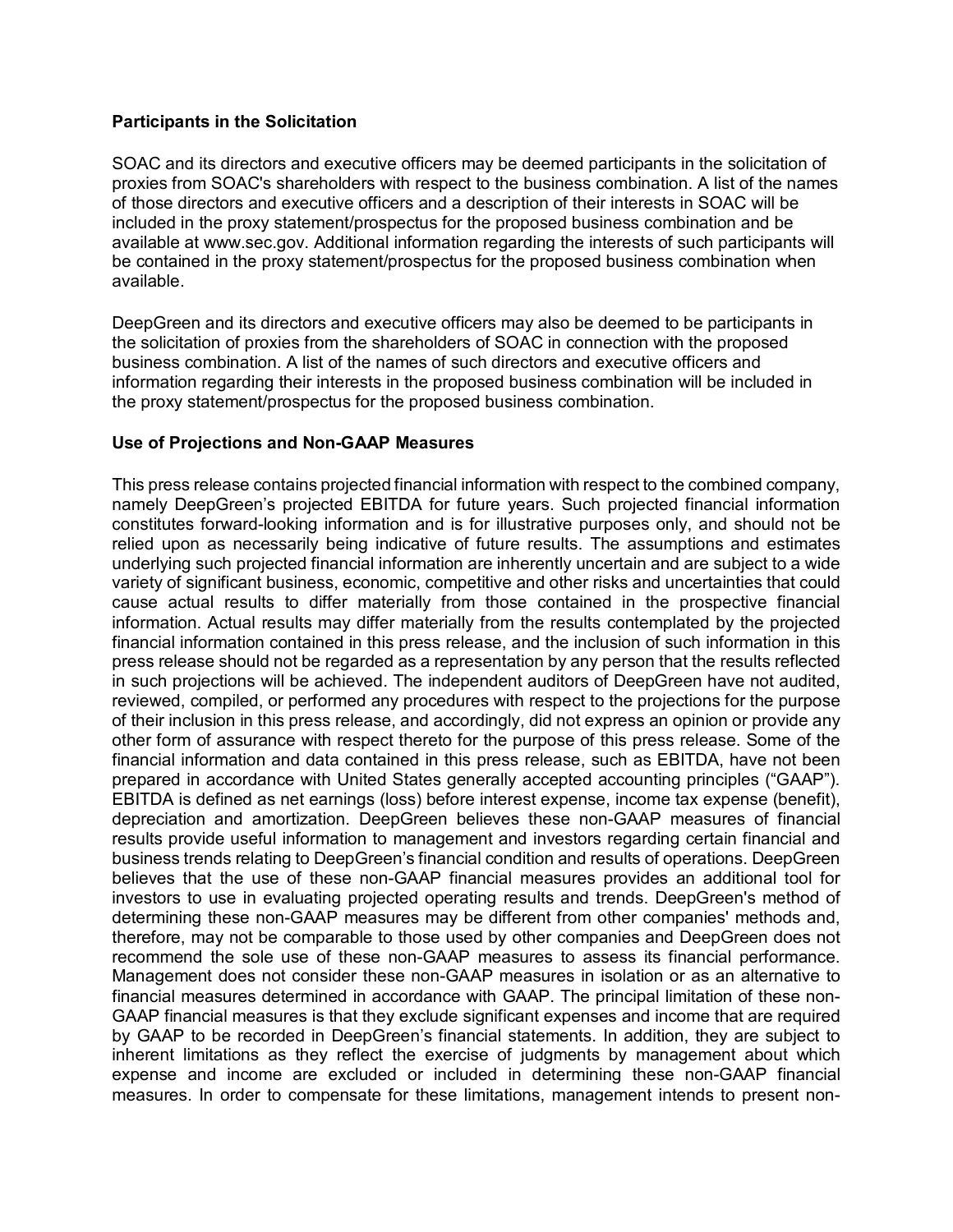GAAP financial measures in connection with GAAP results. DeepGreen is not providing a reconciliation of projected EBITDA for future years to the most directly comparable measure prepared in accordance with GAAP because DeepGreen is unable to provide this reconciliation without unreasonable effort due to the uncertainty and inherent difficulty of predicting the occurrence, the financial impact, and the periods in which the adjustments may be recognized. For the same reasons, DeepGreen is unable to address the probable significance of the unavailable information, which could be material to future results.

## **Forward Looking Statements**

This press release includes "forward-looking statements" within the meaning of the "safe harbor" provisions of the United States Private Securities Litigation Reform Act of 1995. SOAC's and DeepGreen's actual results may differ from their expectations, estimates, and projections and, consequently, you should not rely on these forward-looking statements as predictions of future events. Words such as "expect," "estimate," "project," "budget," "forecast," "anticipate," "intend," "plan," "may," "will," "could," "should," "believes," "predicts," "potential," "continue," and similar expressions (or the negative versions of such words or expressions) are intended to identify such forward-looking statements. These forward-looking statements include, without limitation, SOAC and DeepGreen's expectations with respect to future performance, development of its estimated resources of battery metals, potential regulatory approvals, and anticipated financial impacts and other effects of the proposed business combination, the satisfaction of the closing conditions to the proposed business combination, the timing of the completion of the proposed business combination, and the size and potential growth of current or future markets for the combined company's supply of battery metals. These forward-looking statements involve significant risks and uncertainties that could cause the actual results to differ materially from those discussed in the forward-looking statements. Most of these factors are outside SOAC's and DeepGreen's control and are difficult to predict. Factors that may cause such differences include, but are not limited to: the occurrence of any event, change, or other circumstances that could give rise to the termination of the business combination agreement; the outcome of any legal proceedings that may be instituted against SOAC and DeepGreen following the announcement of the business combination agreement and the transactions contemplated therein; the inability to complete the proposed business combination, including due to failure to obtain approval of the shareholders of SOAC and DeepGreen, certain regulatory approvals, or satisfy other conditions to closing in the business combination agreement; the occurrence of any event, change, or other circumstance that could give rise to the termination of the business combination agreement or could otherwise cause the transaction to fail to close; the impact of COVID-19 on DeepGreen's business and/or the ability of the parties to complete the proposed business combination; the inability to obtain or maintain the listing of the combined company's shares on NYSE or Nasdaq following the proposed business combination; the risk that the proposed business combination disrupts current plans and operations as a result of the announcement and consummation of the proposed business combination; the ability to recognize the anticipated benefits of the proposed business combination, which may be affected by, among other things, the commercial and technical feasibility of seafloor polymetallic nodule mining and processing; the supply and demand for battery metals; the future prices of battery metals; the timing and content of ISA's exploitation regulations that will create the legal and technical framework for exploitation of polymetallic nodules in the Clarion Clipperton Zone; government regulation of deep seabed mining operations and changes in mining laws and regulations; environmental risks; the timing and amount of estimated future production, costs of production, capital expenditures and requirements for additional capital; cash flow provided by operating activities; unanticipated reclamation expenses; claims and limitations on insurance